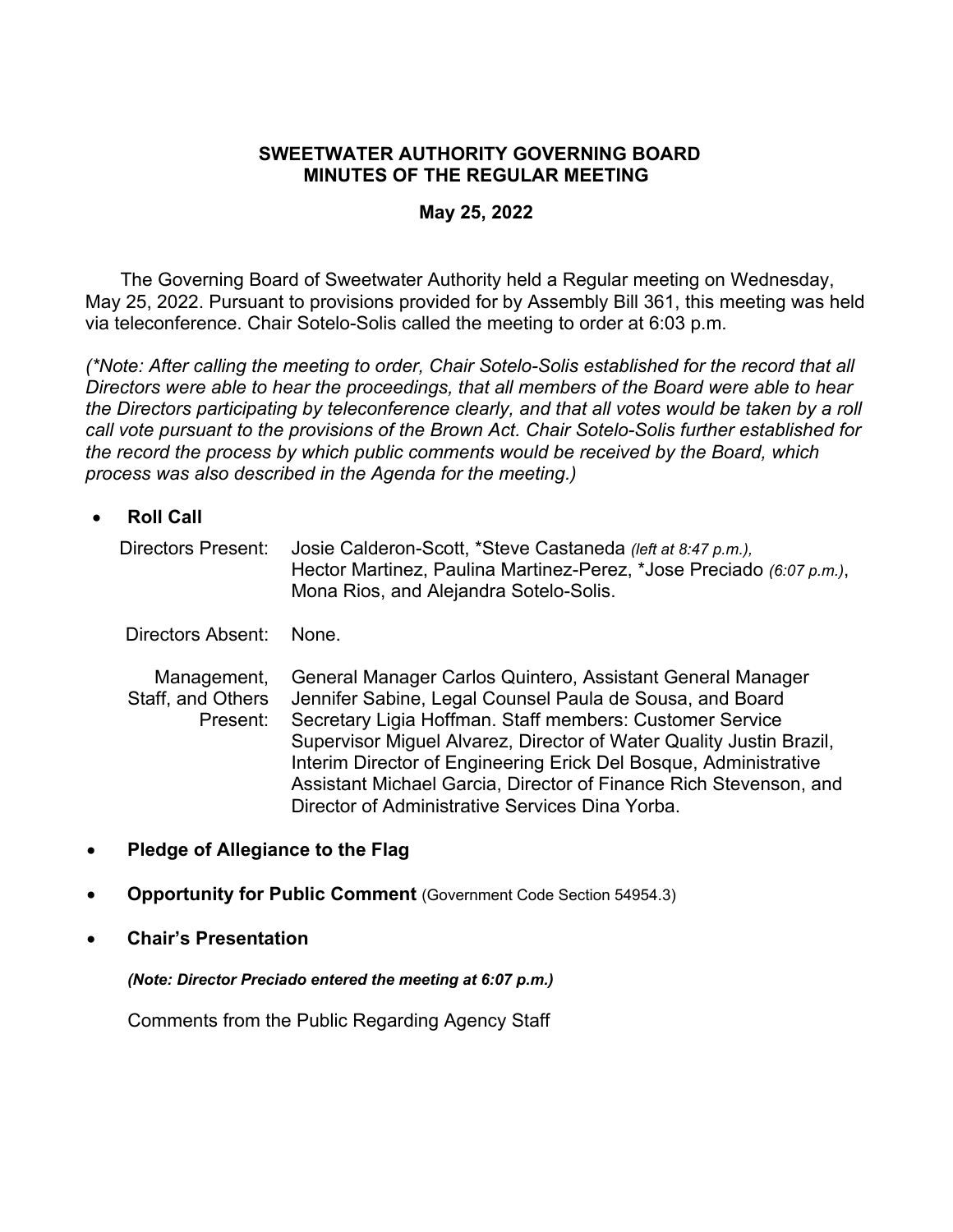## **ACTION CALENDAR AGENDA**

1. Items to be Added, Withdrawn, or Reordered on the Agenda

Per the General Manager's request, the Board concurred to pull item 6 from consent calendar for public comment.

2. Approval of Minutes - Regular Board Meeting of May 11, 2022

**Vice Chair Martinez-Perez made a motion, seconded by Director Preciado,** that the Governing Board approve the minutes of the Regular Board meeting of May 11, 2022. **The motion carried unanimously.**

## **Consent Calendar Items**

**Director Castaneda recused himself from consideration of Agenda Item 4 (approval of San Diego Gas & Electric Demands and Warrants – check number 157752, and 157795) due to his contract with Sempra Energy, parent company of SDG&E, which Director Castaneda disclosed on the record.** 

**Director Rios made a motion, seconded by Director Calderon-Scott,** that the Governing Board approve the consent calendar items 3 through 5 and 7 through 9. **The motion carried unanimously.** 

- 3. Findings to Continue Holding Remote/Teleconference Meetings Pursuant to Assembly Bill 361 Recommendation: Make the following findings: 1) The Governor-declared COVID-19 State of Emergency remains in effect and the Board has reconsidered the circumstances of the COVID-19 State of Emergency; 2) State or local officials continue to impose or recommend measures to promote social distancing; and 3) For the next thirty (30) days, the meetings of the Board, its committees, and any other Authority legislative bodies including the Citizens Advisory Committee, shall be held pursuant to the provisions of Government Code section 54953(e), allowing legislative body members and members of the public to participate in meetings remotely in accordance with that section.
- 4. Approval of San Diego Gas & Electric Demands and Warrants April 2022
- 5. Approval of Demands and Warrants (excludes the San Diego Gas & Electric Demands and Warrants) – April 2022
- 7. Consideration to Approve the South Bay Irrigation District FY 2022-23 Budget, pursuant to the Fund Transfer and Reimbursement Agreement between Sweetwater Authority and South Bay Irrigation District (Finance and Administration Committee Meeting of 5/18/22) Recommendation: Approve the South Bay Irrigation District FY 2022-23 Budget.
- 8. Consideration to Award Annual Contracts for Water Treatment Chemicals (Water Quality and Distribution Committee Meeting of 5/18/22) Recommendation: Award contracts to the lowest responsive bidders for water treatment chemicals as follows: \$39,700 to Airgas Specialty Products, Inc., Lawrenceville, GA for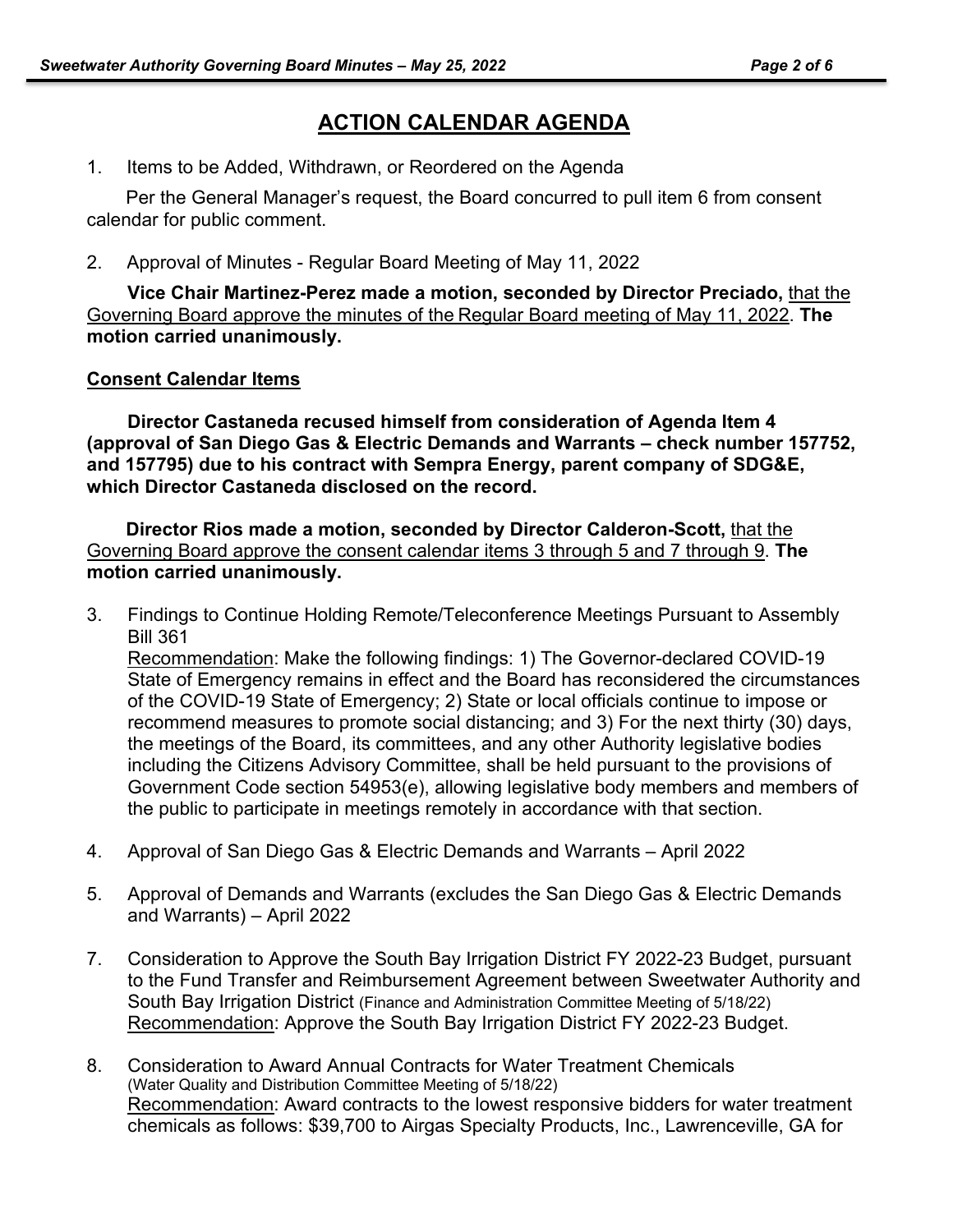Aqueous Ammonia 19%; \$237,600 to Brenntag Pacific, Inc., Santa Fe Springs, CA (\$17,000 for Ammonium Sulfate, \$41,200 for Liquid Ammonium Sulfate 40%, \$173,600 for Sodium Hydroxide 50%, and \$5,800 for Aluminum Sulfate 45-55%); \$59,500 to California Water Technologies, LLC., Santa Fe Springs, CA for Ferric Chloride 43%; \$16,400 to Chemrite, Inc., Buford, GA for Sodium Fluoride 90-98%; \$71,000 to DuBois Chemical, Inc., Cincinnati, OH for Fluorosilicic Acid 23-25%; \$99,100 to International Dioxcide, Inc., North Kingstown, RI for Sodium Chlorite 31%; \$184,600 to JCI Jones Inc., Torrance, CA for Sodium Hypochlorite 12.5%; \$9,000 to Karbonous, Industry, CA for Activated Carbon Powder; \$16,900 to Kemira Water Solutions Inc., Lawrence, KS for Ferrous Chloride 33%; \$96,900 to Polydyne, Inc., Riceboro, GA for Cationic Polymer; \$109,500 to Thatcher Company of Nevada, Inc, Salt Lake City, UT for Ton Chlorine Cylinders; \$32,000 to Univar Solutions USA, Inc., Kent, WA (\$26,100 for Citric Acid and \$5,900 for Copper Sulfate); direct staff to negotiate bid exceptions and execute contracts; and authorize the General Manager to approve cost increases for any awarded water treatment chemicals that may occur in the future that is within the General Manger's approval limit.

9. Status Update On Sweetwater Reservoir's Aeration System Project (Information Item) (Water Quality and Distribution Committee Meeting of 5/18/22) Recommendation: No action was required by the Governing Board.

## **ITEM PULLED FROM CONSENT CALENDAR**

6. Consideration of Request for Quotes for Proposed Improvements to Loveland Reservoir's Boat Ramp and Anchors to the Boat Dock and Log Boom (Engineering, Capital, and Development Services Committee Meeting of 5/16/22) Recommendation: Direct staff to reissue the Request for Qualifications for engineering design services for improvements to Loveland Reservoir's boat ramp and anchors to the boat dock and log boom, as presented.

Russell Walsh submitted written comments regarding the water levels at Loveland Reservoir and impacts of modifications to the boat dock anchors, which were read onto the record by the Secretary pursuant to the Authority's established process for public comments.

**Director Preciado made a motion, seconded by Director Castaneda,** that the Governing Board direct staff to reissue the Request for Qualifications for engineering design services for improvements to Loveland Reservoir's boat ramp and anchors to the boat dock and log boom, as presented. **The motion carried unanimously.**

### **Action and Discussion Items**

10. Consideration of Award of Contract for the Purchase of a Meter Test Bench (Finance and Administration Committee Meeting of 5/18/22) Recommendation: Award a contract to Ferguson in the amount of \$228,500.44 for the purchase of a Ford Meter Test Bench; allocate \$25,388 from the capital contingency; and reallocate the remaining unused funds from the completed FY 2021-22 Pipeline Replacement Program - Trench Pavement (Distribution) project in the amount of \$54,162.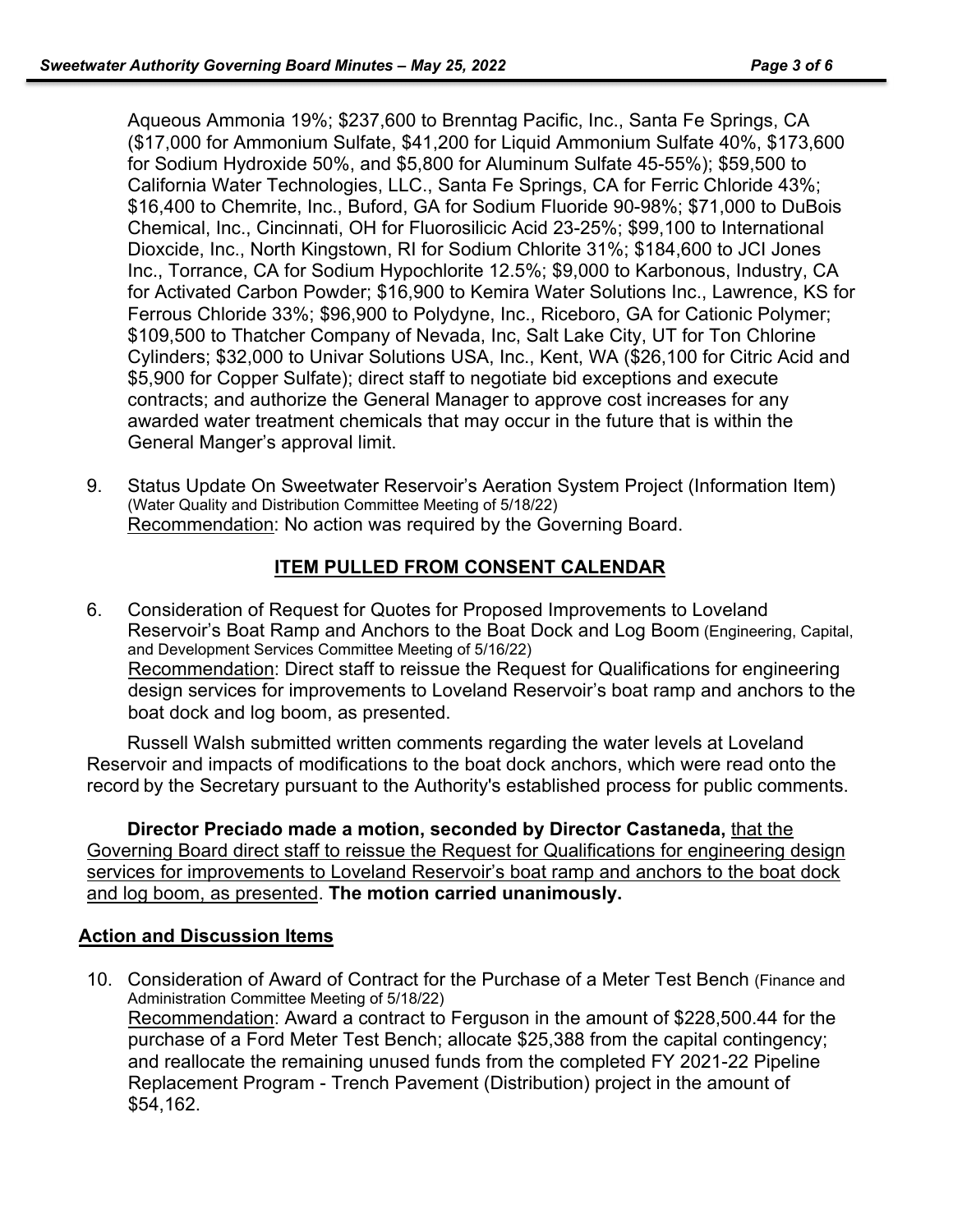**Director Preciado made a motion, seconded by Chair Sotelo-Solis,** that the Governing Board award a contract to Ferguson in the amount of \$228,500.44 for the purchase of a Ford Meter Test Bench; and direct staff to allocate \$25,388 from the capital contingency; and reallocate the remaining unused funds from the completed FY 2021-22 Pipeline Replacement Program - Trench Pavement (Distribution) project in the amount of \$54,162. **The motion carried unanimously.**

- 11. New Business
	- A. Richard A. Reynolds Groundwater Desalination Facility Operational Challenges (Information Item) (Item Requested by Director Martinez)

No action was required by the Governing Board.

B. Consideration to Authorize Repair of National City Well #3

**Director Rios made a motion, seconded by Director Calderon-Scott,** that the Governing Board approve to utilize funds in the Water Quality Operating Expense Budget to perform inspection and repair of National City Well #3 and allow Brax of Valley Center, CA to complete the repairs in an amount not to exceed \$100,000. **The motion carried unanimously.**

- 12. Approval of Directors' Attendance at Meetings and Future Agenda Items
	- A. Per diem approval for Director Martinez-Perez's meeting with Public Affairs May 10, 2022
	- B. Per diem approval for Director Rios' attendance of two CSDA webinar courses May 12, 2022
	- C. Per diem approval for Directors Castaneda, Martinez, and Martinez-Perez attending the Desalination Open House – May 31, 2022
	- D. Per diem approval for Directors Martinez-Perez and Sotelo-Solis' meeting with the Citizens Advisory Committee Chair and Vice Chair – June 9, 2022
	- E. Per diem approval for Directors who wish to attend the ACWA Region 9 Program Southern California Inland Region Challenges: Appeal, Growth, and Supply – Temecula, CA – June 24, 2022

**Director Preciado made a motion, seconded by Director Rios,** that the Governing Board approve per diem for item 12.A through 12.E. **The motion carried unanimously.**

# **REPORTS AND INFORMATIONAL ITEMS**

- 13. COVID-19 Pandemic Delayed Revenue Balance Dashboard
- 14. Committee Minutes
- 15. Financial Reports April 2022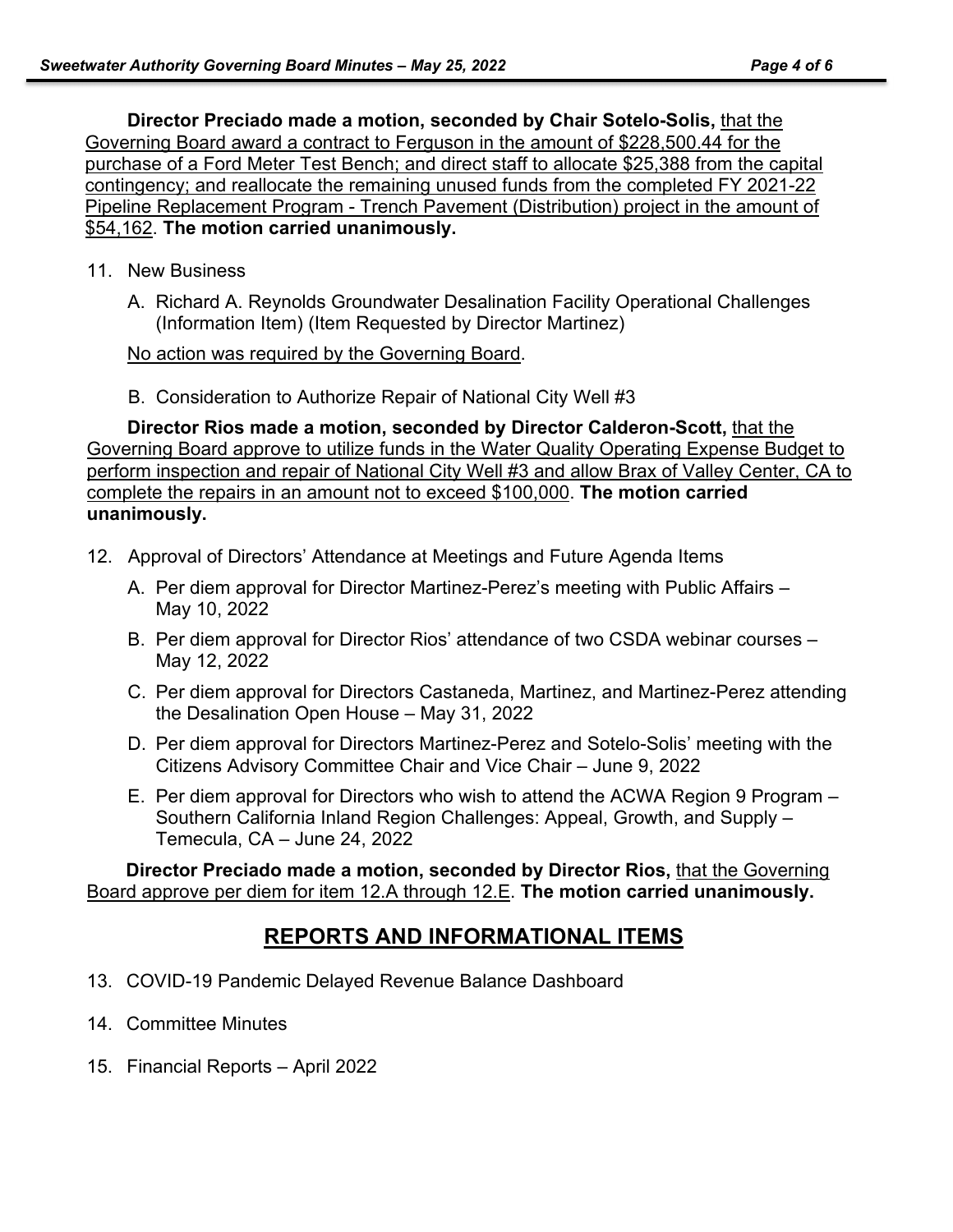### 16. Report of Management

General Manager Quintero reported:

- That the recent upticks in COVID-19 cases are impacting the Authority, subsequently the May 31, 2022 Community Open House and Tour at Reynolds Desalination Facility is being postponed; and
- Thanked Assistant General Manager Sabine for her work at the Authority over the last 10 years.
- 17. Report of Representatives to the San Diego County Water Authority (SDCWA)

Director Preciado reported that the Water Resources and Environmental Committee will be discussing drought management, including the states response to the water conservation goals encouraged by the Governor, and policy development by the State Water Resources Control Board; and the Carlsbad Desalination Plant's water intake relocation. The Imported Water Committee will be discussing continued litigation with the Metropolitan Water District.

Director Rios reported that Engineering and Operations Committee will be reviewing several professional services contracts, including the urgent repair of pipeline 4. The Legislation Committee will take positions on three bills in the state legislature. General Manager Quintero is a member of the SDCWA member agency general managers working group regarding water rates. The SDCWA Board is in the process of hiring a General Counsel and will be interviewing recommended candidates at a Special meeting.

- 18. Reports by Directors on Events Attended
	- A. High School Photo Contest Artist Reception at the Bonita Museum May 12, 2022 Directors Calderon-Scott and Martinez provided a report.
	- B. Council of Water Utilities Meeting May 17, 2022

Directors Castaneda and Martinez provided a report.

C. California Special Districts Association – San Diego Quarterly Meeting – May 19, 2022

Directors Calderon-Scott and Castaneda provided a report.

D. Other Events Attended

There were none.

## 19. Directors' Comments

 Director Rios thanked Assistant General Manager Sabine for her assistance and work at the Authority.

Vice Chair Martinez-Perez thanked Assistant General Manager for her work and dedication at the Authority.